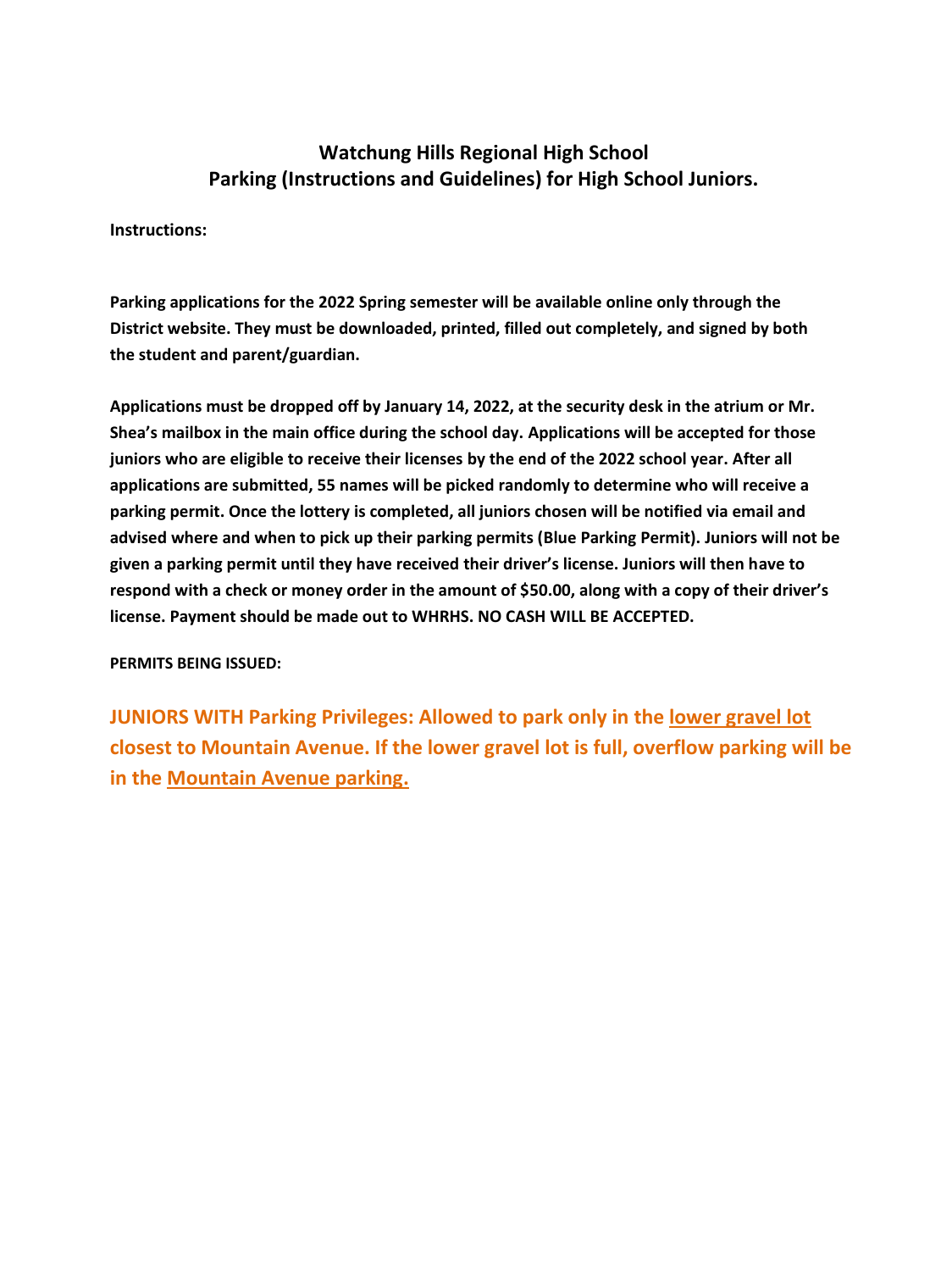**Guidelines:** 

### **The following guidelines when parking on campus must be adhered to.**

**Parking is by permit only; vehicles not displaying valid permits will be issued a summons by the Warren Township Police Department.** 

**Parking permits are not transferable to another vehicle. If the registered vehicle is out of service for some reason the student must make other arrangements to get to school. No other vehicle can be used in its place.** 

**All vehicles must be registered with the Security Department by completing and submitting the required paperwork.** 

**Lost or stolen permits must be reported immediately to the Security Department. A new one will be reissued for \$25.00.** 

**Any junior student found parking in an area other than the lower gravel or the Mountain Avenue parking lot will lose parking privileges for their senior year and only be eligible for a red parking permit, as well as receive a summons from the Warren Township Police Department.** 

**Any student found using someone else's permit or a forged permit will automatically forfeit any present or future parking privileges on campus and not be eligible for any type of permit.** 

**The Warren Township Police Department will issue a parking summonses to any vehicle parked on campus that is in violation of any New Jersey "Title 39" motor vehicle laws.** 

**Any student found in possession and/or under the influence of any drug or alcohol in school or at any school-sponsored event or activity will have parking privileges revoked immediately.** 

**Any student found in possession and/or using any vapor device or paraphernalia in school or during any school-sponsored event or activity will have parking privileges revoked immediately**.

**Any willful violation of the campus driving/parking contract and for cause outside the contract is just cause for immediate revocation of the student's driving/parking privileges on campus.**